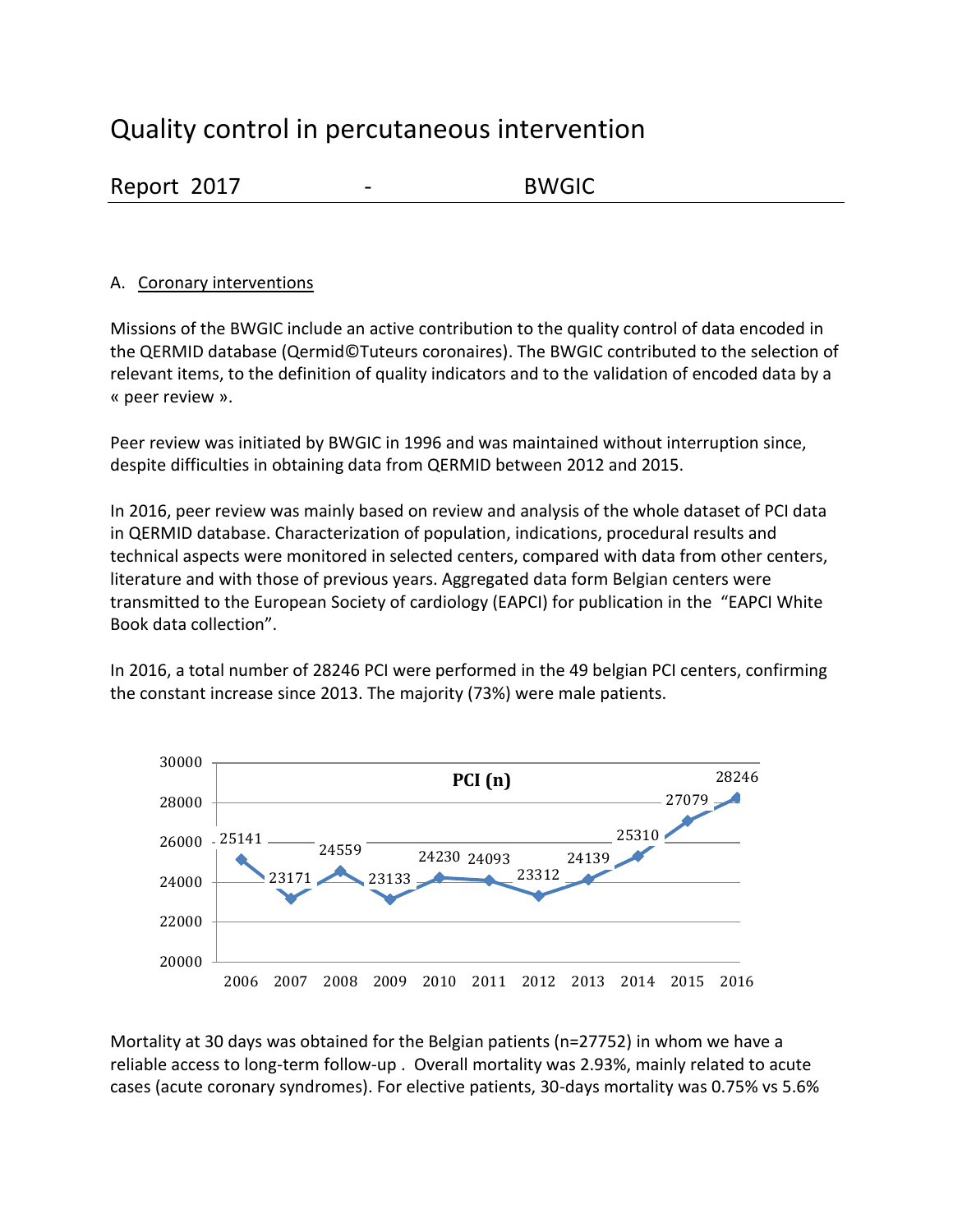among patients admitted for an acute coronary syndrome. No significant difference among centers was observed.



#### B. Structural interventions

#### B1. TAVI

Transcatheter aortic valve implantations are now performed almost routinely in many Belgian centers. The following centers did contribute to the TAVI registry:

CHR de la Citadelle, Cliniques Universitaires Saint-Luc, Universitair Ziekenhuis Antwerpen, Sint Jan, Onze-Lieve-Vrouwziekenhuis Aalst, CHU Charleroi, Cliniques Universitaires UCL de Mont Godinne, St Jean, Universitair Ziekenhuis Gent, Hôpital Erasme/CHU Tivoli, Universitair Ziekenhuis Leuven, Ziekenhuisnetwerk Antwerpen - AZ Middelheim, Heilig Hart Roeselare, CHR, Algemeen Stedelijk Ziekenhuis Aalst, AZ Maria Middelares, U.Z. Brussel, Imeldaziekenhuis Bonheiden, Ziekenhuis Oost-Limburg Genk, St Pierre, Centre Hospitalier Universitaire de Liège, Grand Hopital de Charleroi - Site Saint-Joseph, Centre Hospitalier Universitaire Brugman, Jessa Ziekenhuis Hasselt

2013

2014

2015

2016

A total of 580 procedures were recorded in 2016 in our database.

n procedures/month



Mean age was 82.3 ±8.9 years. 31% were in atrial fibrillation. The mean gradient was 47±21 mmHg. This population included 45% of male patients, mostly at high surgical risk (Euroscore II:  $8.4\pm4.2$  and STS score:  $6.6\pm3.1$ ).

Procedural mortality was 1.6% for Edwards valves and 1.7% for Corevalves (NS).